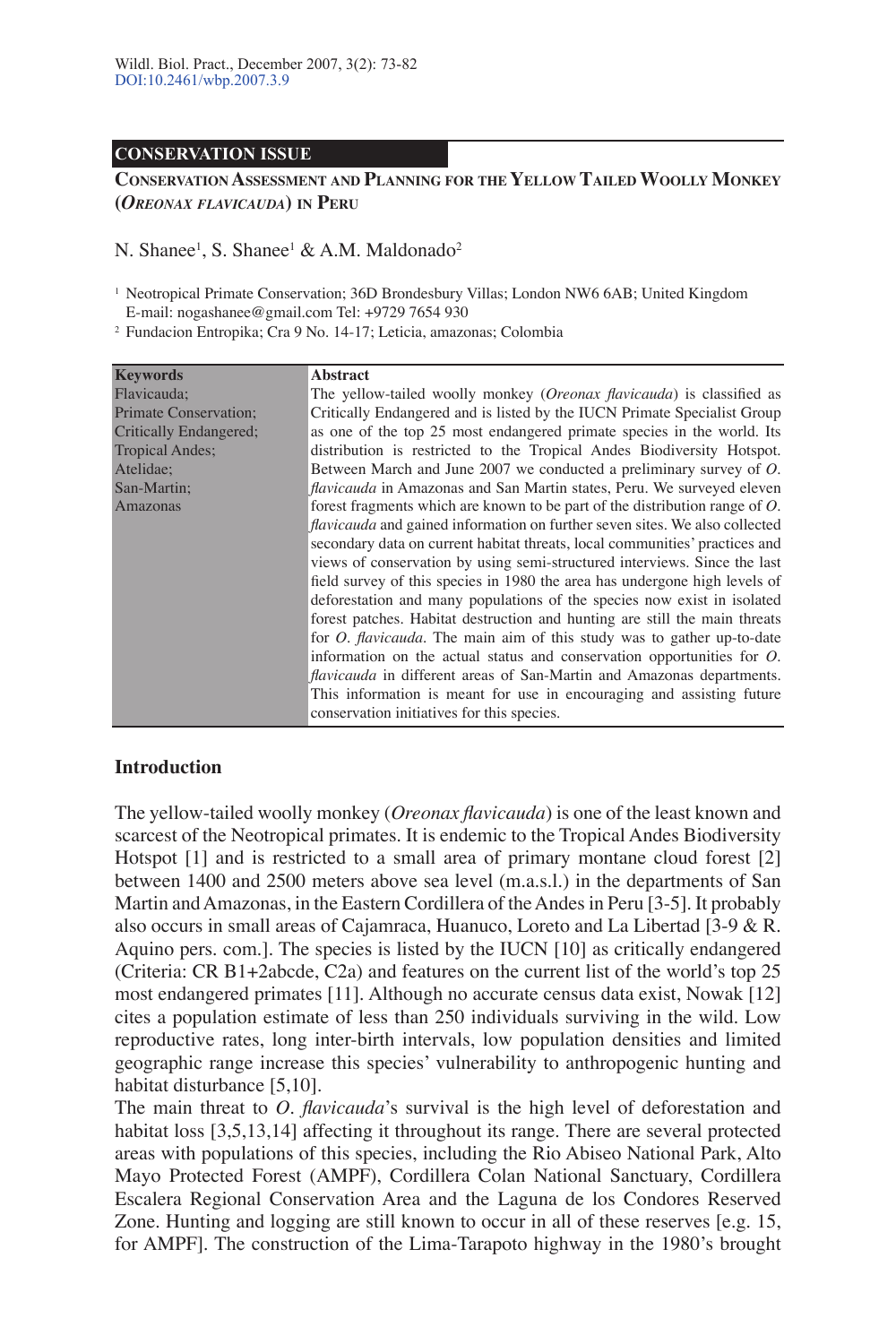with it many settlers to San Martin and Amazonas. Most of these immigrants came from the coast and high mountain sierra, which they were forced to leave due to over population and environmental degradation, giving San Martin and Amazonas some of the highest immigration levels in Peru [15,16]. The consequent increase in human density led to a severe increment of deforestation since the last field survey of *O. flavicauda* [5]. Subsequently, many populations of the species now exist in isolated forest fragments, where genetic drift through inbreeding is a major threat to their survival [2,5,6,14]. This study is intended to up-date knowledge on the status and threats facing *O. flavicauda,* which will assist conservation initiatives for the species through identifying key geographic locations and priority work for its conservation. The information in this article is also presented in the report "Yellow-Tailed Woolly Monkey, *Oreonax flavicauda* (Humbolt, 1812), Pilot Project" [17].

## **Methods**

Between March and June 2007, a preliminary survey of *O. flavicauda* was conducted at eleven sites in Amazonas and San Martin Departments. Data on a further six sites in Amazonas, La Libertad and San Martin departments were also collected. Sites listed in previous studies as *O. flavicauda* habitat [3-9] and sites where all habitat and climatic conditions for the species are met were surveyed to evaluate the presence of *O. flavicauda*. All areas surveyed were located in the mountain cloud forest belt in the two eastern branches of the Andean Cordillera between 05° 34' and 06° 13' South and 77° 01' and 76° 31' West. Altitudes ranged from 1400 m.a.s.l. up to 2300 m.a.s.l. Average temperatures for these areas are approximately  $14{\text -}15$  °C, with average monthly rainfall between approximately 15 mm in the dry season, and up to 120 mm in the wet season with very high humidity. Canopy height of about 20 - 25 m, with a thick under story and lush vegetation cover.

Primary data were collected during forest walks along existing trail systems accompanied by local residents. Line transect surveys were performed according to Peres [18]. Information collected during encounters referred mainly to: Group size; Age/sex ratios; Behaviour/Activity; Interspecific associations; Time of day and Climatic conditions

Secondary data on the species occurrence and approximate size of populations in the immediate area were collected from key informants using semi-structured interviews. Local residents were asked about the presence of primates in the area and shown high quality images to help identify species' which occur in the area. Additional secondary data were collected during group discussions and *ad-lib*, including Hunting practices in the area; Details of environmental problems affecting local residents; Forest resource uses; Interest in taking part in conservation work; Ideas for more ecofriendly alternatives to current forest use.

## **Results**

Eleven sites were surveyed in this study and information gained on a further seven sites (see Table 1). Presence of *O. flavicauda* was confirmed in five localities between 1600 - 2300 m.a.s.l. with group sizes of eight to nine individuals. In Pedro Ruiz Gallo and Yambrasbamba, where the presence of *O. flavicauda* was recorded in the past [5,9] deforestation is almost complete, also in the areas of Shipasbamba and Gocta, the species only persists in small areas of patchy forest.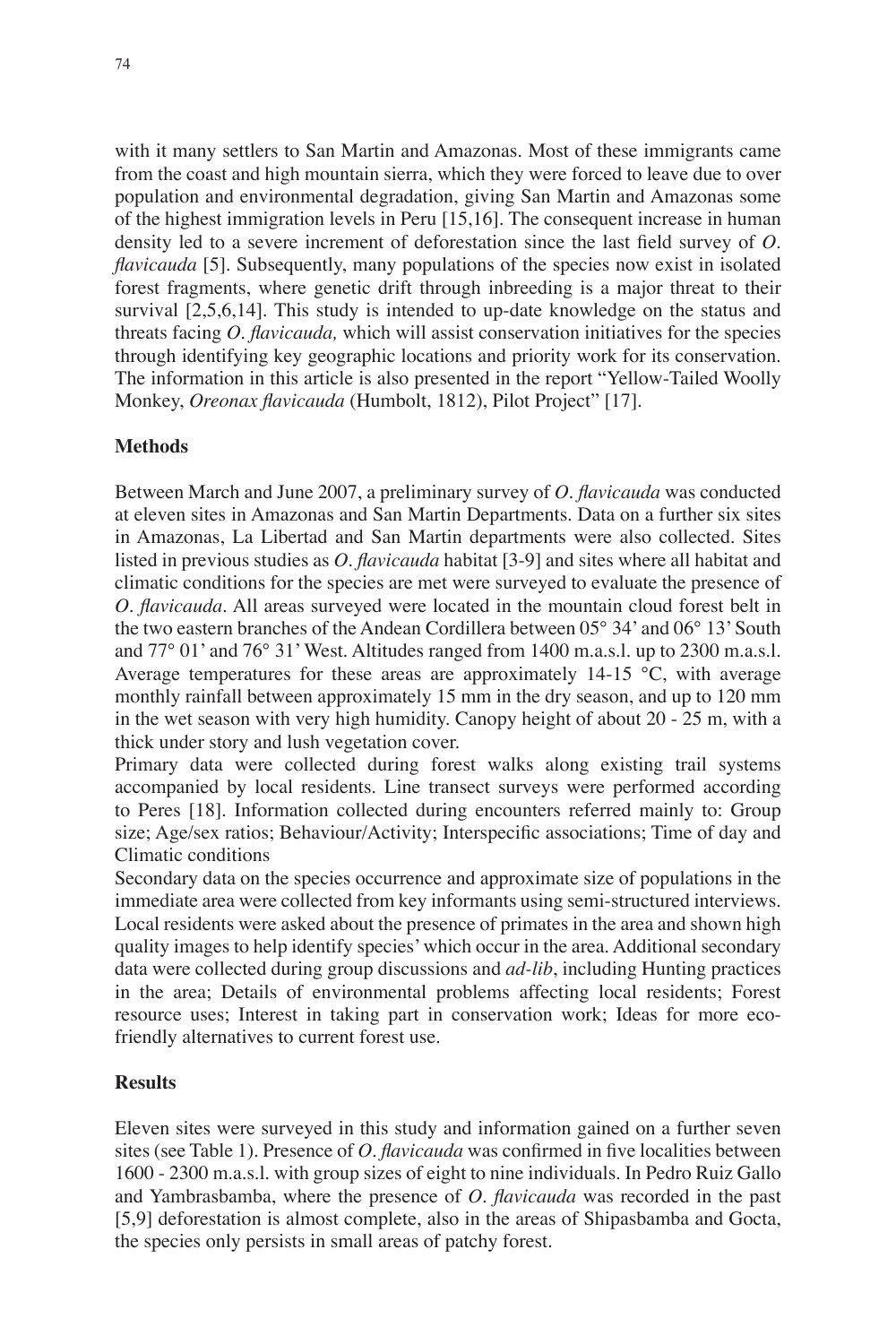| Site             | Presence      | Source                                      | Group Composition                         | Altitude             | State of Forest       |
|------------------|---------------|---------------------------------------------|-------------------------------------------|----------------------|-----------------------|
| Abra Patricia    | Yes           | ECOAN, Evidence of food consumption, Photos |                                           | 2000m                | Patchy                |
| <b>AMPF</b>      | Yes           | DeLuycker 2007                              |                                           |                      | Good, Logged, hunted  |
| Colca            | Yes           | Local informant                             |                                           | 1000-2000m           | Good, Threatened      |
| Cordillera Colan | Yes           | M. Leo pers com.                            |                                           | $\sim$ 2000m         | Good                  |
| Gira-Sisa        | $\tilde{z}$   | Local informant                             |                                           | 1800-2100m           | Good, Deteriorating   |
| Gocta            | Yes           | Local Informant, Bite marks                 |                                           | 2300m                | Small, Patchy, logged |
| La Esperanza     | Yes           | Visual Observation                          | 8 (5 Adult, 3 Juv)                        | 2000m                | Patchy                |
| Los Chilchos     | Yes           | H. Dignum pers com                          |                                           | $\sim 2000 \text{m}$ |                       |
| Los Corrales     | Yes           | Local Informant                             |                                           | 1700m                | Good, Logged          |
| Nuevo Mendoza    | Yes           | Local Informant                             |                                           | 1800m                |                       |
| Paitoja          | Yes           | Auditory detection                          |                                           | 1600m                | Good, Threatened      |
| Pedro Ruiz Gallo | ż             | This Study                                  |                                           | 1400m                | None                  |
| Rio Abiseo       | Yes           | Local informant                             |                                           | 350-4200m            |                       |
| Rio Metal        | Yes           | R. Aquino pers com.                         |                                           |                      |                       |
| Shipasbamba      | Yes           | Visual Observation                          | 9 (2 Adult $M + 3$ F, 1 Sub-adult, 3 Juv) | 2300m                | Small, Patchy         |
| Tocache          | Yes           | R. Aquino pers com.                         |                                           |                      |                       |
| Yambrasbamba     | $\frac{1}{2}$ | This study                                  |                                           | 1900m                | None                  |
| Yurilamas        | Maybe         | Local Informant                             |                                           | 1500m                | Threatened, Hunted    |

Table 1. O. flavicauda presence/absence in different sites in San Martin and Amazonas departments, Peru. Table 1. *O. flavicauda* presence/absence in different sites in San Martin and Amazonas departments, Peru.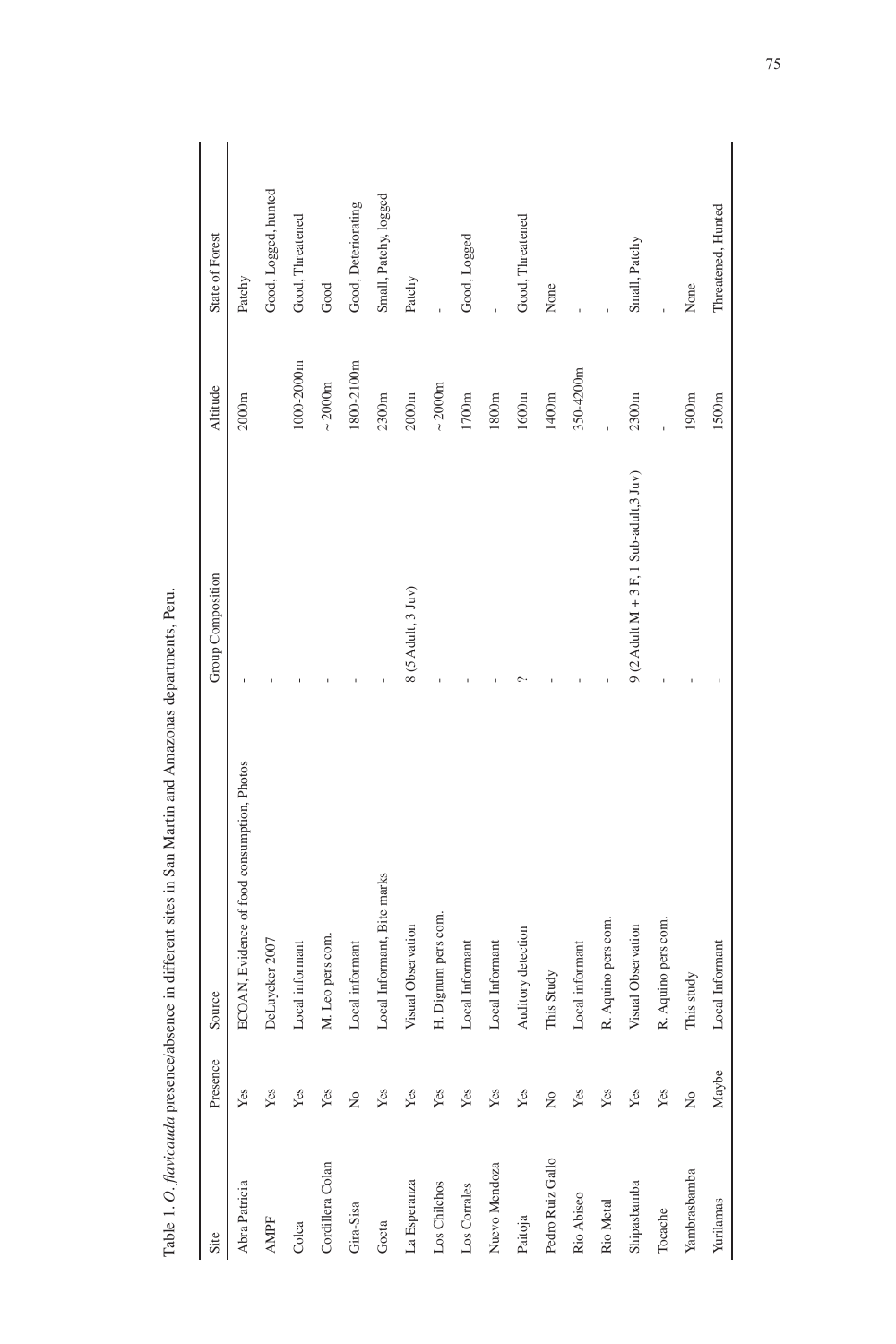

Fig. 1. Map of study area.

Key informant questionnaires ( $n = 22$ ), group discussions and *ad-lib* data collection showed that most people in these areas are, either directly (from sale of timber) or indirectly (through supplemental income and participation in the local economy), dependent on timber extraction for their livelihoods. People showed concern about the level of deforestation and its implications for the future. All key informants said that they had noticed environmental problems affecting their lives and pointed to deforestation as the main cause of problems such as landslides, soil erosion, changes in the local climate and the disappearance of wildlife. This concern was often repeated in group discussions. People showed great interest in cooperation with conservation work and alternative income development.

Due to difficulties in data collection on sensitive subjects such as hunting and logging, both of which are often conducted illegally, most data on these practices were collected in informal group discussion sessions or *ad-lib*, therefore it is only possible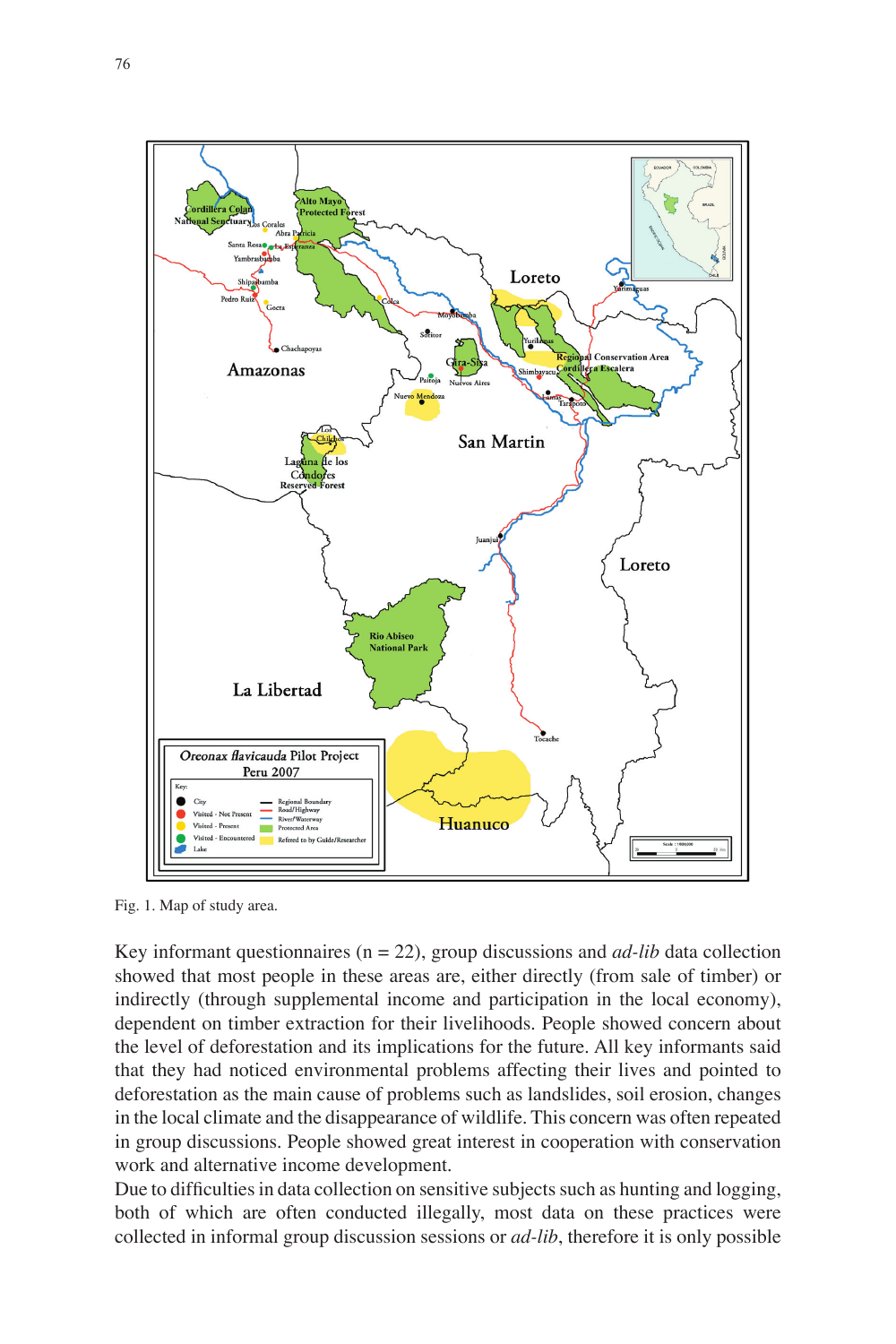to outline trends and not provide specific numbers. Further research is needed to determine the level of influence socio-economic factors have in the conservation of this species and its habitat.

Other threats observed during this study were the construction of roads and associated immigration into new areas, mining operations and logging concessions. Also, hunting of *O. flavicauda* by migrant communities is mainly opportunistic to take animals for the pet trade (during our three months survey we were aware of five *O. flavicauda* caught for the pet trade) and as a deterrent to crop raiding. Indigenous groups, however, are known to hunt this species for consumption.

#### **Discussion**

#### *Visited sites and conservation suggestions*

We will focus on the five sites visited that showed the greatest conservation potential to give a short description and recommendations.

 *Colca*, *San Martin* (S 5° 53' 40.9" W 77° 23' 15.2")

Colca is a migrants' village in the buffer zone of the Alto Mayo Protected Forest. There is continuous immigration of people into the area of the reserve, and the community of Colca spends a lot of resources in defending its lands from settlers. Hunting and commercial logging in the village and respective land was prohibited by the municipal representative, who started a small-scale communal reforestation project and seeks to develop ecotourism and conservation projects in the area. The forest was not surveyed for *O. flavicauda*, but local informants have seen the monkeys close by on several different occasions [M. Odil, pers. com., W. Palomino, pers. com.]. This is a very close-knit community with a strong feeling for conservation. Both of these factors would increase the chances of success of any community-based conservation initiative in the area [19]. We believe this village could be a good starting point for protecting the buffer zone of AMPF. By developing eco-tourism and other alternative income projects the community could be strengthened to positively influence many neighbouring communities.

 *Paitoja*, *San Martin* (S 6° 21' 42.0" W 77° 04' 52.1")

this is a small village about 12 years old whose main income is agriculture. People do not commercially log or hunt and generally do not hunt primates. The forest has very little disturbance and is exceptionally well preserved and dense. During the present survey, in one day of walking, two *O. flavicauda* groups were heard several kilometres apart, even though direct observation was not possible.

A local guide provided information about the presence of *O. flavicauda* and *Ateles belzebuth* populations in Nuevo Mendoza, a further six-hour walk south. The occurrence of *O. flavicauda* and the amount of intact forest makes this an important area for conservation and research, as it could represent one of the largest remaining primate populations in the region. The European backed logging company COMPEFOR (Compania Peruana Forestal) is currently constructing a road from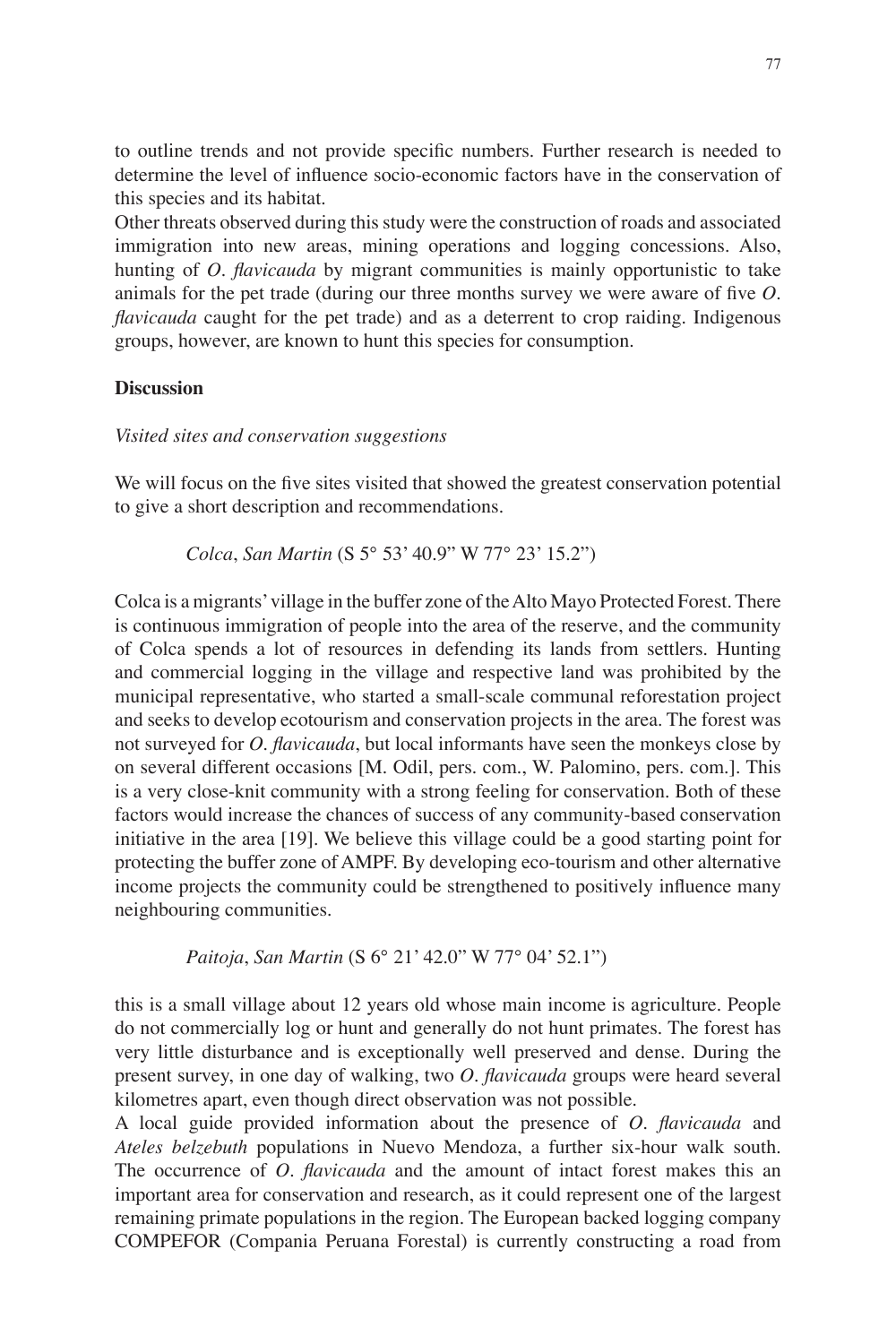Soritor to Palmeras through Paitoja and Nuevo Mendoza to extract wood from a new 47,000 ha logging concession near Palmeras [20]. Residents of Paitoja are concerned about immigration into surrounding lands once the road is built. The forest in this area is of particular importance to local human populations as it protects watersheds feeding rivers to the whole region.

We do not believe that there is a way to stop the logging company at this stage, but we feel that organizing and strengthening local communities to protect their land and prevent further immigration into the area could go some way to mitigating the damage that the new road and forestry concession will cause. In order to reduce impacts in the area it is necessary that COMPEFOR follows their environmental mitigation plans.

$$
Gocta (S 6° 01' 18.4" W 77° 53' 12.4")
$$

Gocta is the third highest waterfall in the world and is a fast growing tourist attraction. It is mentioned by DeLuycker [3] and Willy Palomino [pers. comm.] as *O. flavicauda* habitat. These monkeys were not encountered during a 2-day survey in Gocta, although partially eaten fruits showing primate teeth marks were found. Local people, from the indigenous Quechua community of San Pablo, reported frequent observations of *O. flavicauda* and pointed out small forest patches of a few hectares where they had been seen recently. There is very little forest left in this area and the main patch of forest around the waterfall is probably too small to sustain a viable population of *O. flavicauda* in the long term*.*

The community is organized to receive medium numbers of tourists but has very little knowledge of the ecology and conservation of *O. flavicauda*. An awareness campaign could help people realize the value of preserving such a rare primate species living so close to their land. The site could also be suitable for the initiation of an environmental education program for the large groups of school children that come to visit the waterfall. The value of this species as a tourist attraction could also be used to help start a reforestation project to ensure the future of *O. flavicauda*.

 *La Esperanza and Los Corrales* (S 5° 40' 13.5" W 77° 55' 08.0")

The 20,000 ha community of La Esperanza encompasses five small migrant communities. It was possible to find on La Esperanza's lands a group of eight *O. flavicauda* and a female white bellied spider monkey *Ateles belzebuth* [see 21], a group of *A. belzebuth,* Andean cock-of-the-rock *(Rupicola peruviana*) and capuchin monkeys *(Cebus spp.)*. According to the residents of the area, there are groups of *O. flavicauda* in close proximity to the villages with increasing densities going towards an area called Los Corrales. This area is situated in a strategic location between the AMPF, Abra Patricia and Cordillera de Colan reserves, thus presenting immense potential as an area for conservation. The forest in this region is a highly disturbed mosaic of cloud forest interspersed with pasture and canopy gaps due to logging activities. The main income of the village comes from selective wood extraction (mainly Spanish cedar, *Cedrela odorata*), cattle ranching and commercial coffee cultivation (17). All lowland areas within several kilometres of each village have been at least partially cleared for agriculture. Local inhabitants showed a lot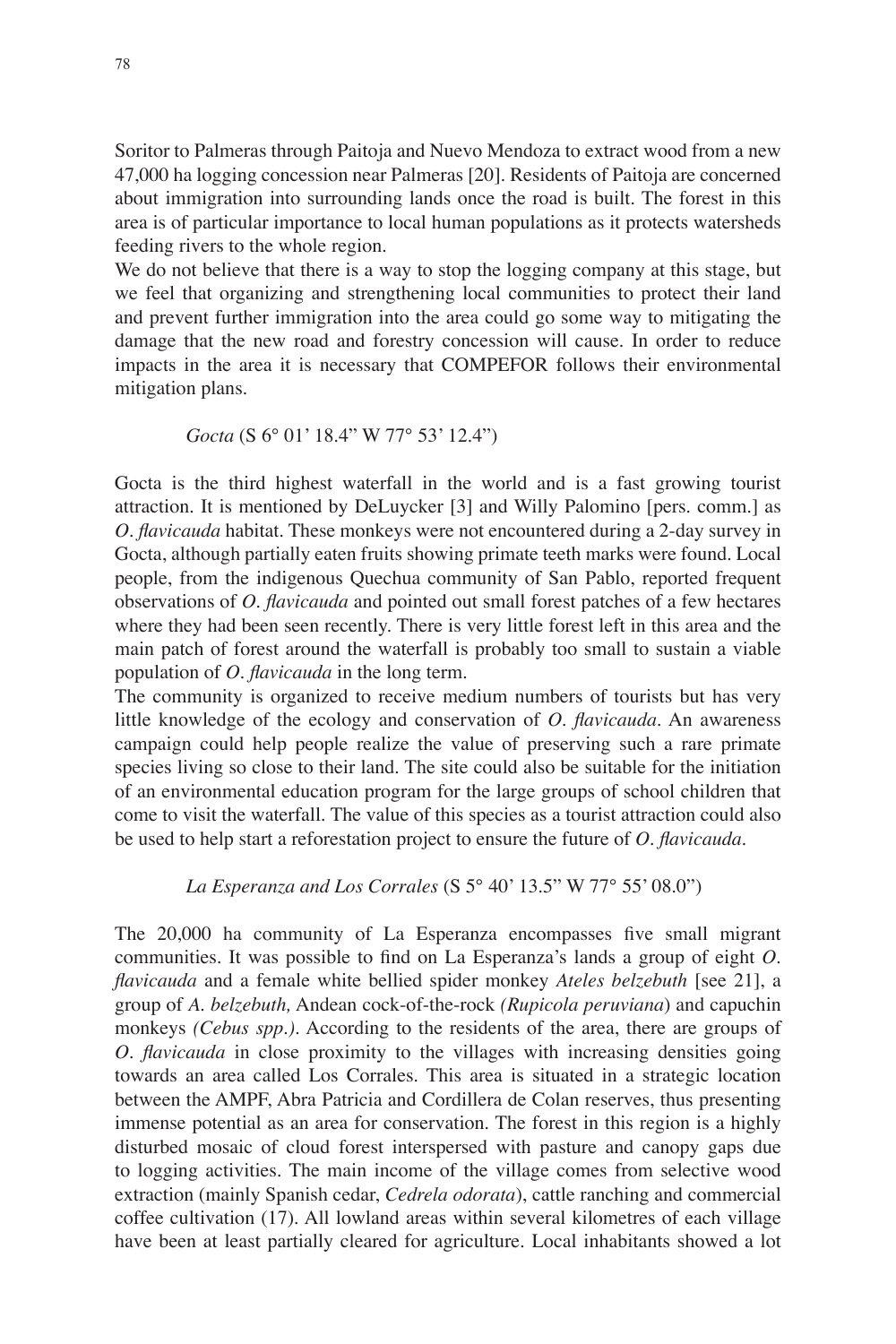of interest in conservation and concern about the level of deforestation, which has caused difficulties in finding timber and changed the local climate.

Worryingly, the regional government has started building a new road through the lands of La Esperanza. This could lead to a sharp increase of immigration and settlement into the area, causing a rapid increase in deforestation [22]. However, road access to the area could also be used for developing community based eco-tourism initiatives and for opening the area up to markets for more sustainable forest products. If started soon enough, conservation orientated development strategies could make a substantial impact on the protection of this important population of *O. flavicauda* and its habitat. The UK based NGO Neotropical Primate Conservation, in cooperation with the Museum of Natural History of the Universidad National Mayor de San Marcos, IIAP (Instituto de Investigaciones de Amazonia Peruana) and Entropika are initiating a long term conservation project for *O. flavicauda* and a sustainable development project in La Esperanza [see: www.neoprimate.org].

### *Shipasbamba*, *Amazonas* (S 5° 54' 35.3" W 77° 58' 50.3")

Shipasbamba is a Quechua village about half an hour drive from Pedro Ruiz Gallo. During the 1980s the Asociación Peruana para la Conservación de la Naturaleza (APECO) came to Shipasbamba to start a conservation project for *O. flavicauda.*  Unfortunately, the regional government at the time chose not to cooperate and distributed the lands between local farmers and so the project was discontinued. The forest has now receded so much that it takes over four hours to walk from the village to the forest edge. Slash and burn agriculture has led to clearance of almost all the forest in the area, leaving only small patches in the highest, most inaccessible areas. However, farmers are continually clearing new fields and pasture even in these areas because of the rapid degradation of existing fields due to continual heavy rains on steep deforested slopes.

On the 2nd of May 2007 a group of *O. flavicauda* were encountered in a neighbouring patch of forest. The monkeys drew attention to themselves with their loud alarm calls. The group consisted of nine monkeys: two adult males, three adult females, one sub adult and three juveniles.

The Association for Production and Commerce of Taya and Others (ASPROCOT) is looking for agricultural alternatives to cattle ranching and coffee (Timber extraction is no longer economically viable around Shipasbamba). The association has started experimenting with the commercial production of Taya (*Caesalpinia spinosa*), Pitaya (*Hylocereus* sp*.*), Sacha Inchi (*Plukenetia volubilis*) and Estevia (*Stevia rebaudiana*), all of which are native to the area and have commercial potential. Unfortunately, the association lacks outside funding to start commercial scale production, scientific information about the plant species and details of possible national and international markets. We believe that support for this and other similar associations is the best hope for conservation of the forest in this area.

*Oreonax flavicauda* is endemic to the Tropical Andes region of Northern Peru. This species is a charismatic, large bodied, diurnal primate with complicated social structure, dietary specialization on a high percentage of mature fruits, and has large home ranges [3,5]. The species does not flee from humans and will sometimes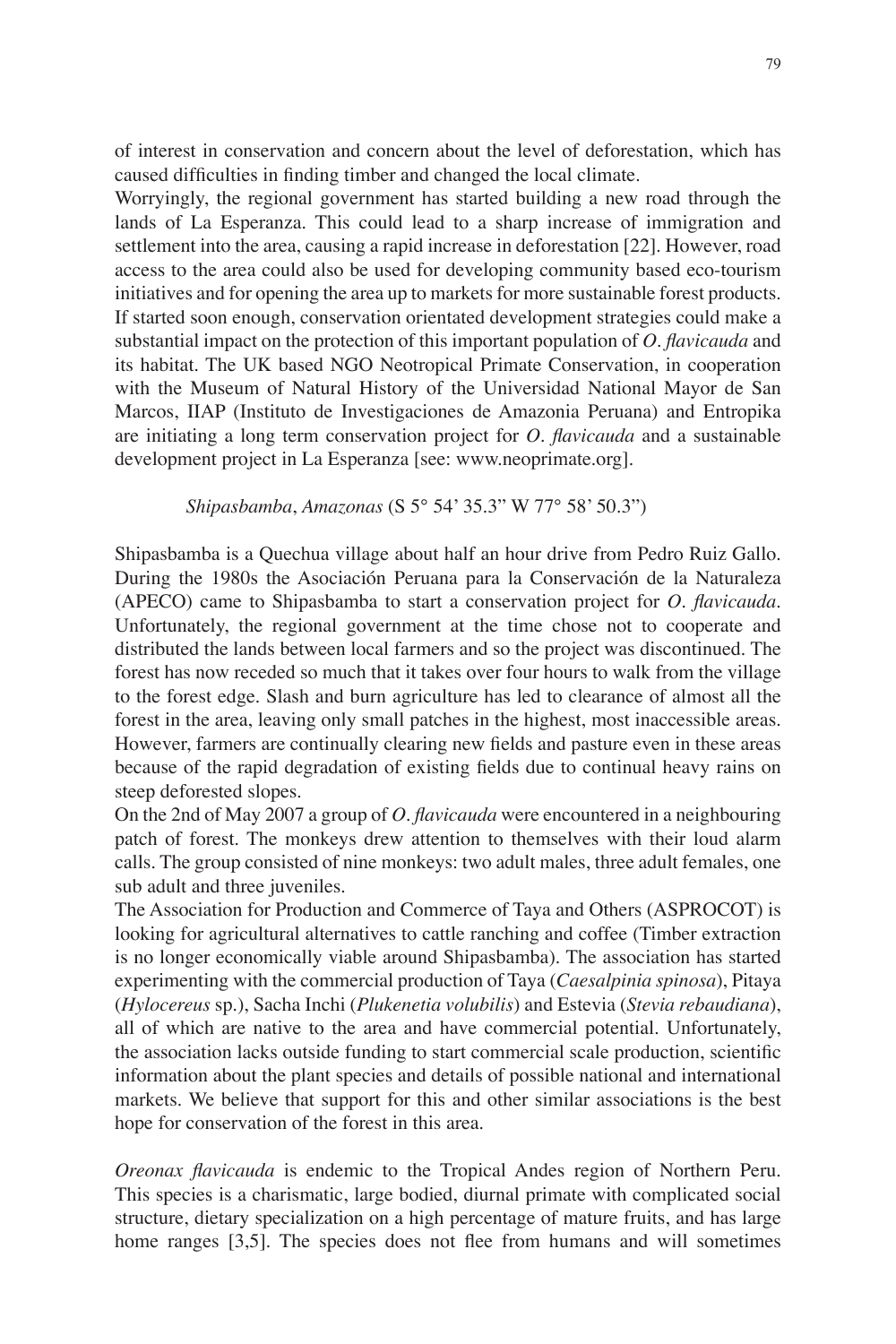approach people that come near, often with a spectacular display of screaming and branch shaking. Their fur is dark reddish brown; they have a white mouth, yellow tail tip and scrotal tuft which males frequently present during encounters with people. Although this behaviour makes the species an easy target for potential hunters, these impressive displays also make the species very well known and appreciated by local people. This, combined with its endemicity and its important ecological role, makes the species highly suitable to be a flagship for the conservation of this very unique and endangered ecosystem [23].

Some Santa Rosa residents reported that this species occasionally descends to the ground to cross small areas of pasture between patches of forest, which together with its tolerance to humans may be the mechanisms by which it is able to persist for a time in small patches of poor and disturbed habitat such as that found in Shipasbamba and Gocta. The migrant populations in the area do not generally consume primate meat but opportunely hunt *O. flavicauda* with the intention of selling young animals as pets. However, during our study we were repeatedly told of the hunting practices of the Aguaruna indigenous groups. It seems that hunting may be a major problem for *O. flavicauda* in these areas as the Aguaruna were said to specialise in hunting of the species. Hunting parties have, in recent years, been encroaching on lands outside the indigenous groups own territory, suggesting that populations of animals within their territories have dropped.

### **Conclusions**

The main threats to *O. flavicauda* continue to be land clearance and habitat degradation. Contrary to recent reports [24], hunting by both indigenous and immigrant communities for subsistence and trade is also a major threat to the survival of the species. Trade in *O. flavicauda* seems to be of a very local nature, but even such small levels of trade in a species as endangered as this could be disastrous.

Range wide, the habitats of *O. flavicauda* are under immense pressures. Nowak's [12] estimate of less than 250 individuals was probably an underestimate; however, we must conclude that the true population size will not now be much higher then this and is most likely decreasing. The growing human population going hand in hand with increasing poverty, unsustainable development and environmental degradation create a situation which is worsened by a complete lack of environmental education actions in any of the visited sites. Moreover, very low enforcement levels of conservation laws by the governmental authorities results in low collaboration of local human populations with most existing conservation initiatives. Currently ECOAN, APECO and Apenheul all have projects in place for the conservation of this and other endemic species in San Martin and Amazonas departments.

We are calling for further, urgent conservation efforts concentrating in the key areas for the species mentioned in this article. Efforts should include protection of large *O. flavicauda* populations and habitat, upgrading of the small isolated forest patches to sustain the smaller populations and to allow genetic exchange between groups. Efforts should also include local and national conservation education, enforcement of conservation laws and promotion of sustainable use and economic alternatives for local communities.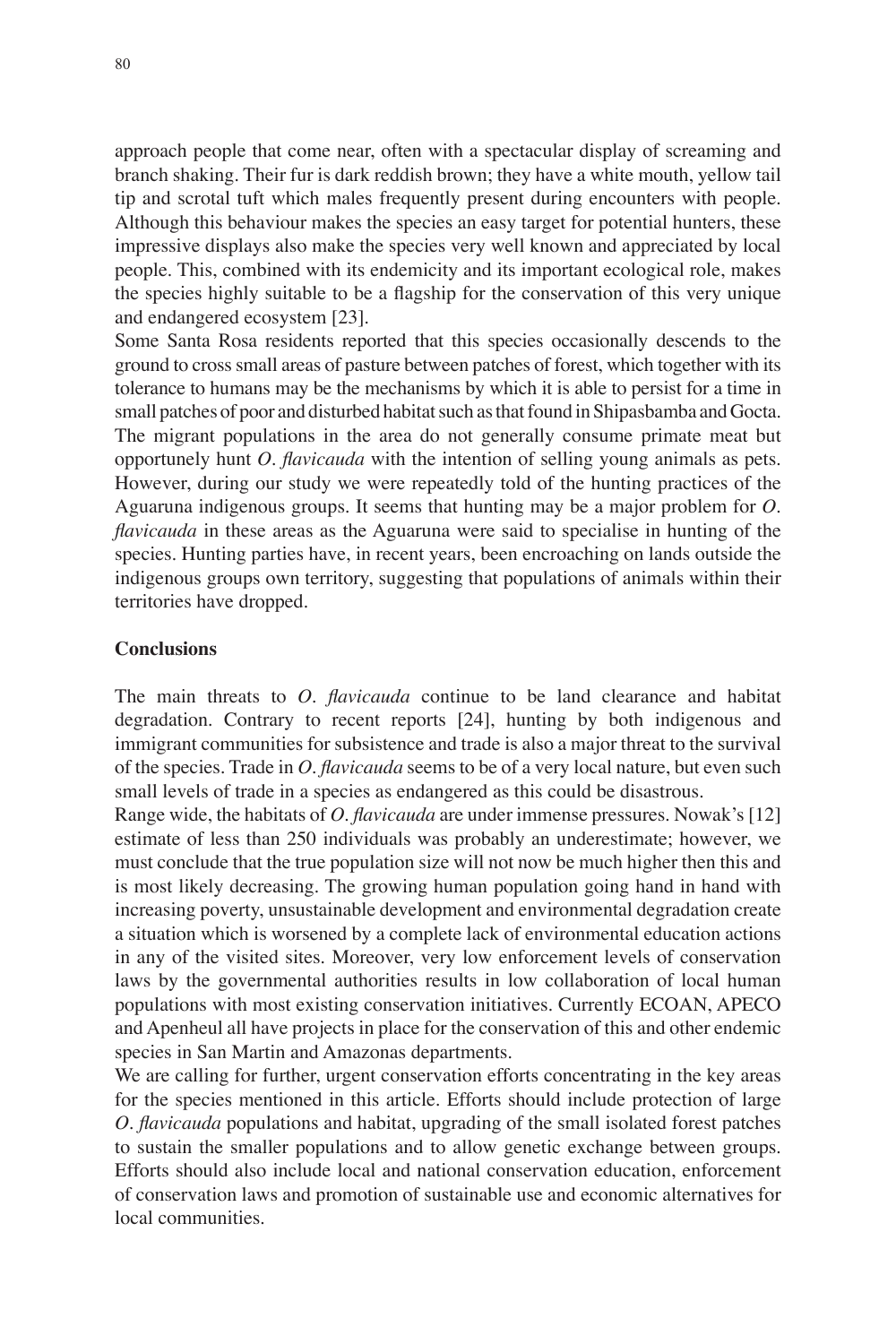#### **Acknowledgments**

This project was funded by Aap, International Primate Protection League and the Monkey Sanctuary Trust. A special thanks to our field assistant Fernando Guerra Vásquez for all his hard work. We also thank Carlos and Helen Palomino of IKAMA Peru, Rolando Aquino, Anneke DeLuycker, Mariella Leo and APECO, Willy Palomino and ECOAN, Fanny Cornejo, Jan Vermeer, Hans Dignum, Lilly Rodriguez and Dr Thomas R Defler for their contributions to this work. We also acknowledge the help given by the Gobierno regional de San Martín, Ministerio de Agricultura, PROCRELL, PETT, IIAP and INRENA. Finally we thank the villages of Colca, Pitoja, Shimbaycu, San Pedro, La Esperanza, La Perla del Imasa, Santa Rosa, Shipasbamba and Yambrasbamba.

#### **References**

- 1. Myres, N., Mittermeier, R.A., Mittermeier, C.G., da Fonseca, G.A.B. & Kent, J. 2000. Biodiversity Hotspots for Conservation Priorities. Nature 403: 853-858.
- 2. Butchart, S.H.M., Barnes, R., Davies, C.W.N., Fernandez, M. & Seddon, N. 1995a. Observations of two threatened primates in the Peruvian Andes. Prim. Conserv. 16: 15-19.
- 3. DeLuycker, A.M. 2007. Notes on the Yellow-Tailed Woolly Monkey (*Oreonax flavicauda*) and its Status in the Protected Forest of Alto Mayo, Northern Peru. Primate Conserv. (22) In press. http://www.primate-sg.org/PC22.htm, cited 7<sup>th</sup> January 2008.
- 4. Leo Luna, M. 1982. Estudio Preliminar Sobre la Biología y Ecológica del Mono Choro de Cola Amarilla *Lagothrix flavicauda* (Humboldt, 1812). [Priliminary Study on the Behaviour and Ecology of the Yellow Tailed Woolly Monkey *Lagothrix flavicauda* (Humboldt, 1812)]. MSc Tesis, Universidad Nacional Agraria La Molina, Lima.
- 5. Leo Luna, M. 1980. First Field Study of the Yellow-Tailed Woolly Monkey. Oryx 15: 386-389.
- 6. Leo Luna, M. 1989. Biología y conservación del mono choro de cola amarilla (*Lagothrix flavicauda*), especie en peligro de extinción. [Biology and Conservation of the Yellow Tailed Woolly Monkey (*Lagothrix flavicauda*), an Endangered Species]. In: C.J. Saavedra, R.A. Mittermeier and I.B. Santos (eds.). La Primatologia en Latinoamérica. World Wildlife Fund-US, Washington DC. pp.23-30.
- 7. Parker, T.A. & Barkley, L.J. 1981. New locality for the yellow-tailed woolly monkey. Oryx 26 (1): 71-72.
- 8. Graves, G.R. & O'Neill, J.P. 1980. Notes on the Yellow-Tailed Woolly Monkey (*Lagothrix flavicauda)*  of Peru. J. Mammal. 61 (2): 345-347.
- 9. Mittermeier, R.A., Macedo Ruiz, H de. & Luscombe, A. 1975. A woolly monkey rediscovered in Peru. Oryx 13 (1): 41-46.
- 10. IUCN (2006). IUCN Red list of threatened Species. www.redlist.org. Cited 10 Aug 2007.
- 11. PSG (2006). IUCN Primate Specialist Group. http://www.primate-sg.org/newT25.htm. Cited 10 Aug 2007.
- 12. Nowak, R.M. 1999. Walker's Mammals of the World. 6th Ed. The Johns Hopkins University Press, Baltimore.
- 13. Butchart, S.H.M., Barnes, R., Davies, C.W.N., Fernandez, M. and Seddon, N. 1995b. Threatened mammals of the Cordillera de Colan, Peru. Oryx 29 (4): 275-281.
- 14. Macedo Ruiz, H de. & Mittermeier, R. A. 1979. Redescubrimiento del Primata Peruano *Lagothrix flavicauda* (Humboldt 1812) y Primeras Observaciones sobre su Biología. [Rediscovery of the Peruvian Primate *Lagothrix flavicauda* (Humboldt 1812) and the first observations on its Biology]. Revista de Ciencias 71(1): 78-92.
- 15. Parks Watch-Peru (2003). Perfil Área Protegida Perú Bosque de Protección Alto Mayo. [Protected